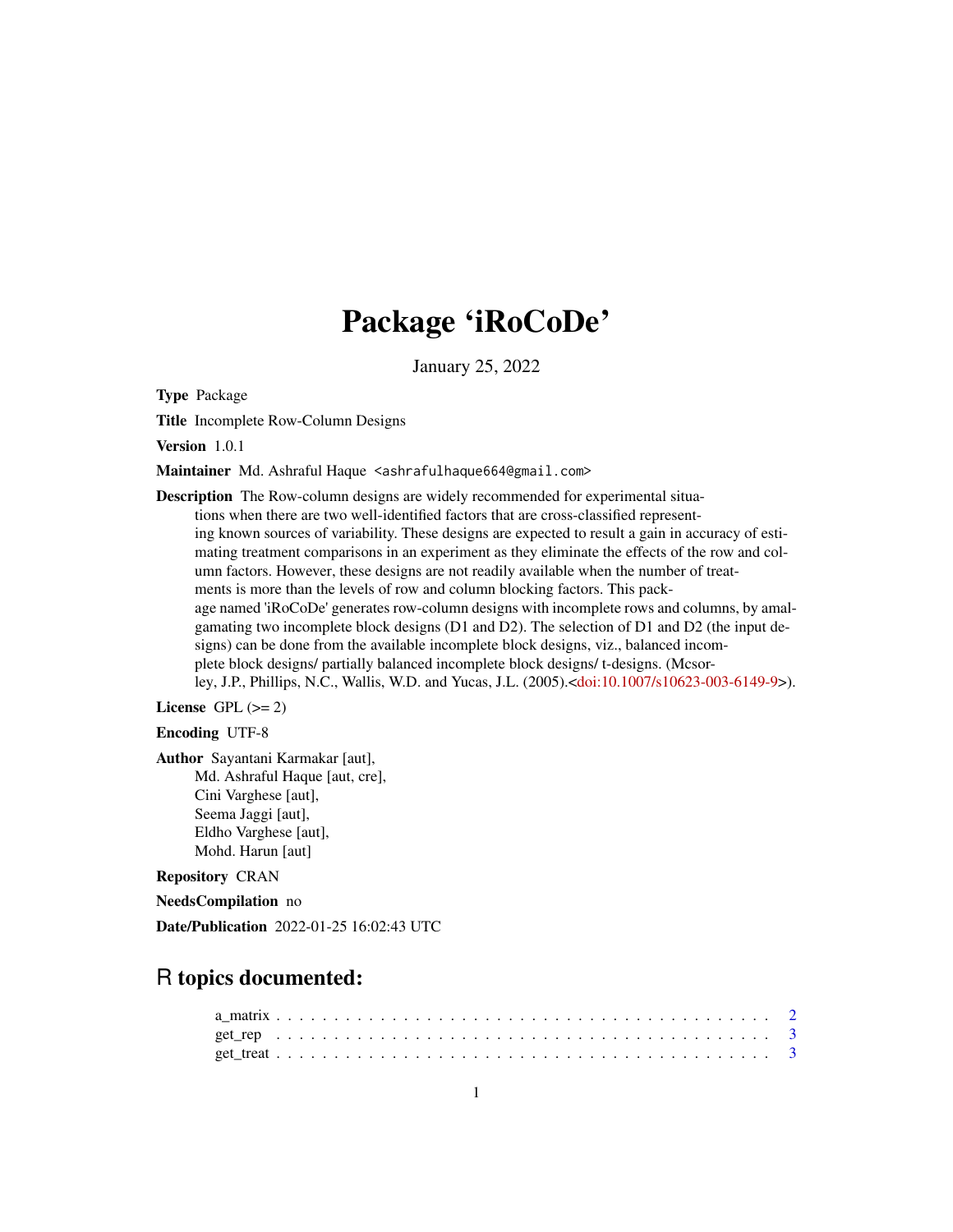#### <span id="page-1-0"></span>2 a\_matrix  $a_m$  and  $b_m$  and  $a_m$  and  $b_m$  and  $a_m$  and  $a_m$  and  $a_m$  and  $a_m$  and  $a_m$  and  $a_m$  and  $a_m$  and  $a_m$  and  $a_m$  and  $a_m$  and  $a_m$  and  $a_m$  and  $a_m$  and  $a_m$  and  $a_m$  and  $a_m$  and  $a_m$  and  $a_m$  and  $a_m$  and  $a_m$

| Index |  |  |  |  |  |  |  |  |  |  |  |  |  |  |  |  |  |  |  |
|-------|--|--|--|--|--|--|--|--|--|--|--|--|--|--|--|--|--|--|--|
|       |  |  |  |  |  |  |  |  |  |  |  |  |  |  |  |  |  |  |  |
|       |  |  |  |  |  |  |  |  |  |  |  |  |  |  |  |  |  |  |  |
|       |  |  |  |  |  |  |  |  |  |  |  |  |  |  |  |  |  |  |  |
|       |  |  |  |  |  |  |  |  |  |  |  |  |  |  |  |  |  |  |  |
|       |  |  |  |  |  |  |  |  |  |  |  |  |  |  |  |  |  |  |  |

a\_matrix *Generates the 'a\_matrix' (A) of a design*

#### Description

The a\_matrix function creates an 'a\_matrix' (A) with help of design D2 and 'n\_matrix' (N) of design D1.

#### Usage

```
a_matrix(design2, n_matrix)
```
#### Arguments

| design2  | A design in matrix format       |
|----------|---------------------------------|
| n_matrix | An incidence matrix of a design |

#### Details

This functions reads the second design (D2) and the incidence matrix or 'n\_matrix' (N) of the first design (D1) as input in matrix format. The dimention of the 'a\_matrix' (A) is same as the input incidence matrix (N).

#### Value

It returns matrix (A) with the same dimension as of 'n\_matrix' (N).

#### Author(s)

1) Sayantani Karmakar 2) Md. Ashraful Haque 3) Cini Varghese 4) Seema Jaggi 5) Eldho Varghese 6) Mohd. Harun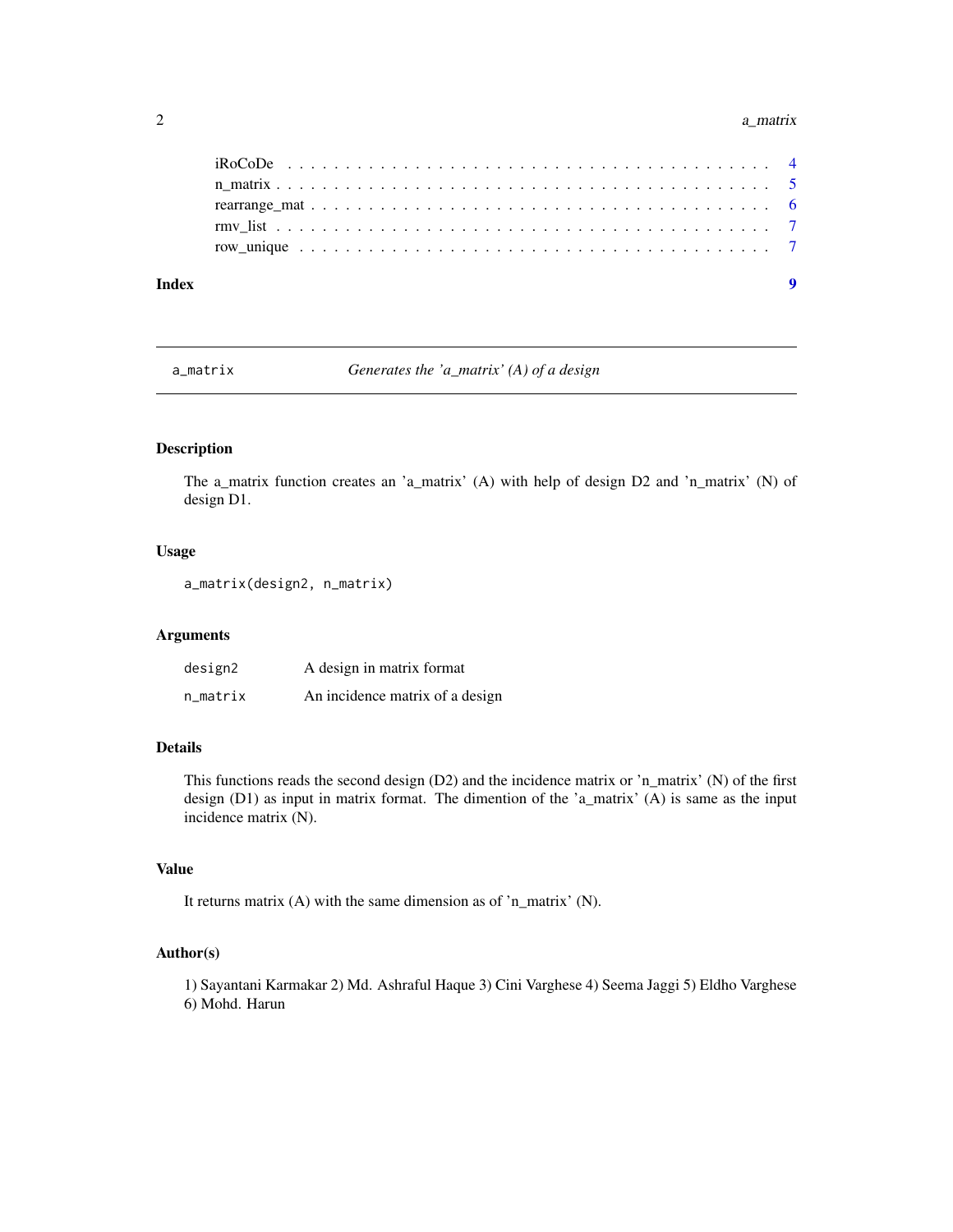<span id="page-2-0"></span>

#### Description

The get\_rep function finds the number of replications of the treaments in a given design.

#### Usage

get\_rep(design)

#### Arguments

design A design in matrix format

#### Details

This function reads a design (D) in matrix format and obtain the number of replications (r) of the treatments (v) of the given design where rows are treated as blocks.

#### Value

It returns a scalar value denoting the number of replications of the treatments in the design.

#### Author(s)

1) Sayantani Karmakar 2) Md. Ashraful Haque 3) Cini Varghese 4) Seema Jaggi 5) Eldho Varghese 6) Mohd. Harun

get\_treat *Generates number of treatments in a Design*

#### **Description**

The get\_treat function finds the number of treaments in a given design.

#### Usage

```
get_treat(design)
```
#### Arguments

design A design in matrix format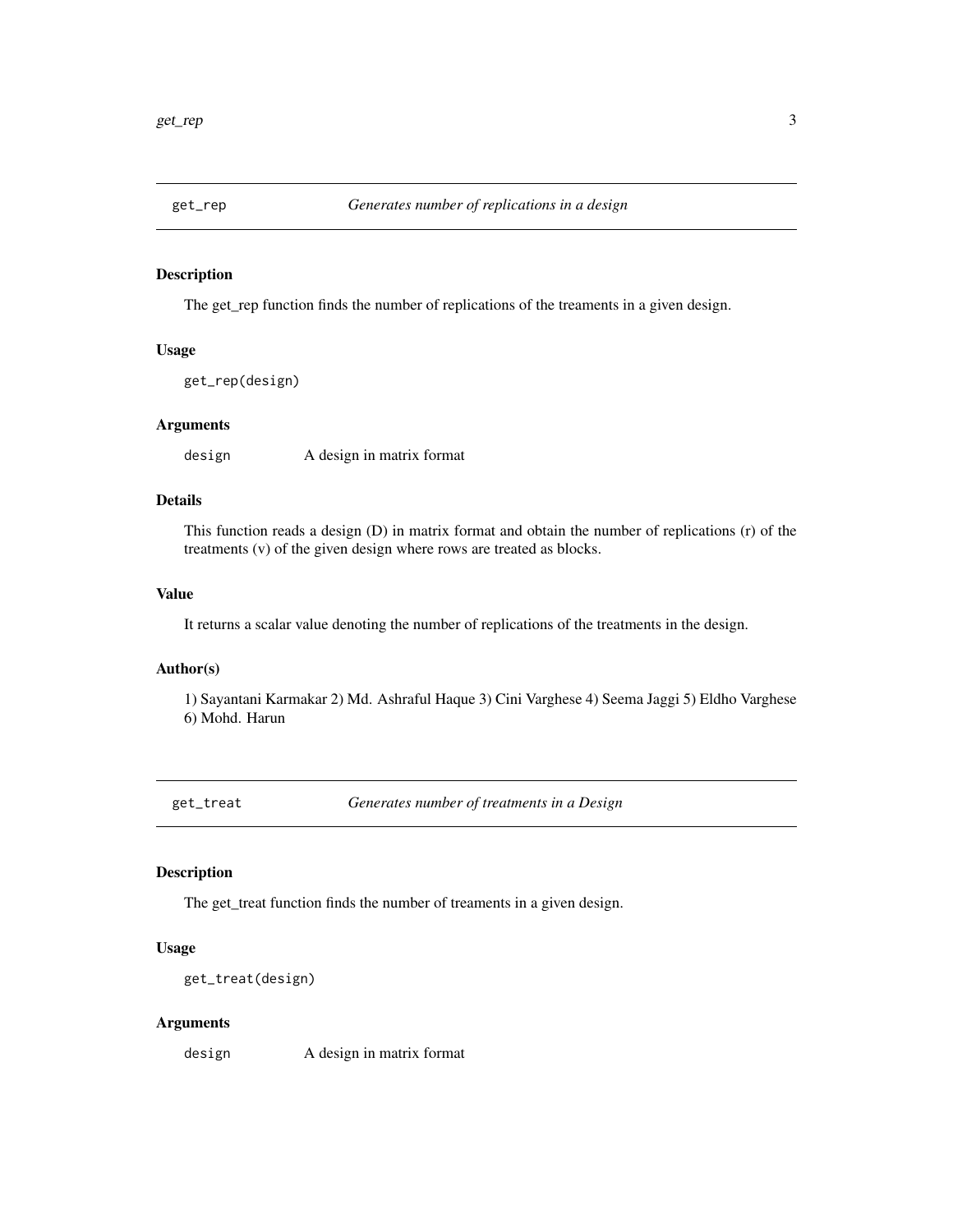#### <span id="page-3-0"></span>Details

This function reads a design (D) in matrix format and finds the number of treatments (v) in the given design where rows are treated as blocks.

#### Value

A list of treatments in a design.

#### Author(s)

1) Sayantani Karmakar 2) Md. Ashraful Haque 3) Cini Varghese 4) Seema Jaggi 5) Eldho Varghese 6) Mohd. Harun

iRoCoDe *Generate Incomplete Row-Column Designs*

#### Description

The 'iRoCoDe' function uses an algorithmic approach for constructing row-column designs with incomplete rows and columns by using two incomplete block designs. A wide range of incomplete block designs, viz., balanced incomplete block designs (BIBD)/ partially balanced incomplete block designs (PBIBD)/ t-designs can be used in this function to construct these designs.

#### Usage

iRoCoDe(design1, design2)

#### Arguments

| design1 | first design (D1) having parameters: no. of treaments = $v1$ , No. of blocks = b1,<br>block size $= k1$ , and treatment-replications $= r1$  |
|---------|----------------------------------------------------------------------------------------------------------------------------------------------|
| design2 | second design (D2) having parameters: no. of treaments = $v2$ , No. of blocks =<br>b2, block size = $k2$ , and treatment-replications = $r2$ |

#### Details

The function takes two incomplete block designs D1 and D2 (having parameters v1, b1, k1, r1 and v2, b2, k2, r2) as input in matrix format. The input designs (D1 and D2) must satisfy the parametric relationships:  $v1 = r2$ ,  $b1 = b2$  and  $k1 = k2$  for generating the new design using this function.

#### Value

It returns a matrix with dimention v1 x v2.

#### Author(s)

1) Sayantani Karmakar 2) Md. Ashraful Haque 3) Cini Varghese 4) Seema Jaggi 5) Eldho Varghese 6) Mohd. Harun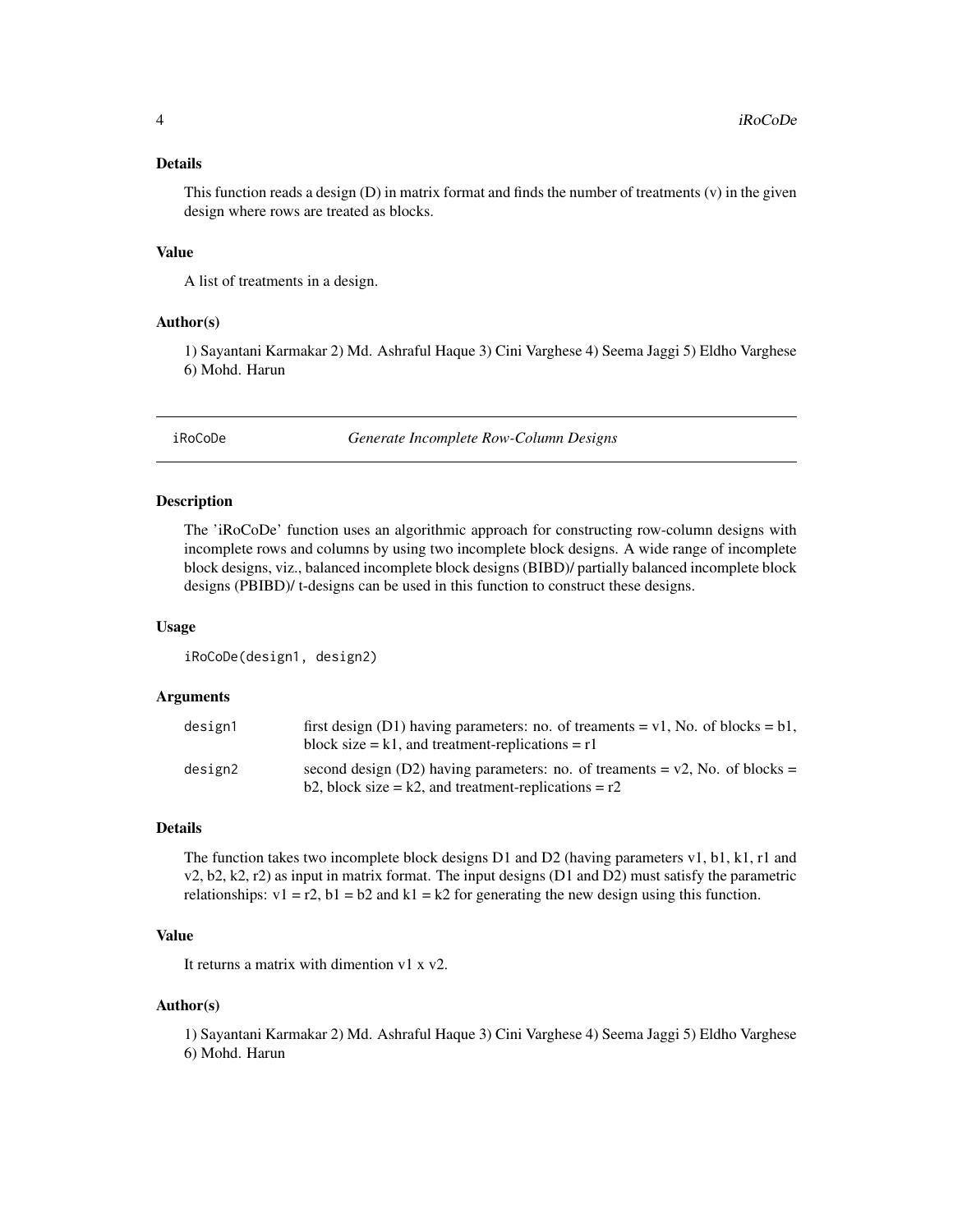#### <span id="page-4-0"></span>n\_matrix 5

#### References

McSorley, J.P., Phillips, N.C., Wallis, W.D. & Yucas, J.L. (2005). Double arrays, triple arrays and balanced grids. Designs, Codes and Cryptography, 35(1), 21 - 45

#### Examples

```
library(iRoCoDe)
D1 = matrix(c(1, 2, 5,2, 3, 6,
          3, 4, 1,
          4, 5, 6,
          5, 1, 3,
          6, 1, 4,
          2, 3, 4,
          3, 5, 6,
          6, 1, 2,
          2, 4, 5), nrow = 10, ncol = 3, byrow = TRUE)
D2 = matrix(c(1, 4, 5,2, 4, 5,
           1, 3, 4,
           1, 2, 5,
           2, 3, 5,
           1, 3, 5,
           1, 2, 4,
           1, 2, 3,
           2, 3, 4,
           3, 4, 5, nrow = 10, ncol = 3, byrow = TRUE)
D = iRoCoDe(D1, D2)## Output:
#[1] "Incomplete Row-Column Design"
# [,1] [,2] [,3] [,4] [,5]
#[1,] 6 9 3 1 5
#[2,] 7 2 10 9 1
#[3,] 8 7 5 3 2
#[4,] 3 4 6 7 10
#[5,] 1 5 8 10 4
#[6,] 4 8 9 2 6
```
n\_matrix *Generates the Incidence Matrix (N) of a Design*

#### Description

The n\_matrix functions creates an incidence matrix/'n\_matrix' (N) from a given design.

#### Usage

n\_matrix(design, treatments, blocks)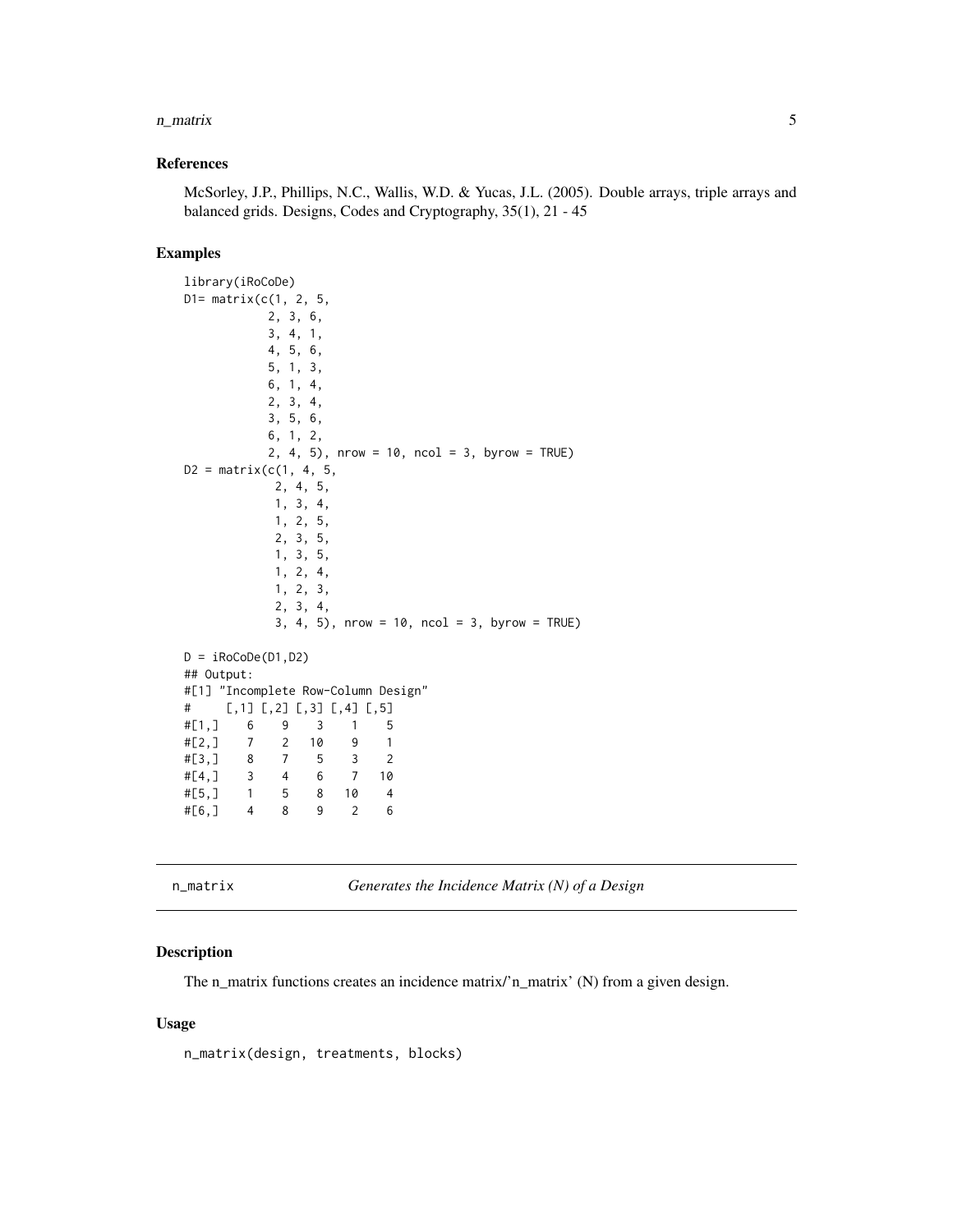#### <span id="page-5-0"></span>**Arguments**

| design     | A design in matrix format                |
|------------|------------------------------------------|
| treatments | Number of treatments in the given design |
| blocks     | Number of blocks in the given design     |

#### Details

This functions reads a design  $(D1)$  in matrix format, its no. of treatments  $(v1)$  and its no. of blocks (b1) as input. Here the rows of design D1 are treated as blocks. The generated incidence matrix (N) will have the dimension of (v1 x b1).

#### Value

It returns a matrix  $(N)$  with the dimension of  $(v1 \times b1)$ 

#### Author(s)

1) Sayantani Karmakar 2) Md. Ashraful Haque 3) Cini Varghese 4) Seema Jaggi 5) Eldho Varghese 6) Mohd. Harun

rearrange\_mat *Rearranges the given matrix*

#### Description

The rearrange\_mat function rearranges the column elements of a given 'a\_matrix'.

#### Usage

```
rearrange_mat(a_matrix, treatments)
```
#### Arguments

| a_matrix   | A a_matrix of the first design $(D1)$              |
|------------|----------------------------------------------------|
| treatments | The number of treatments of the second design (D2) |

#### Details

This function reads an 'a\_matrix' (A) generated from two designs (D1 and D2) and rearranges the column elements based on the treatments numbers in the second design (D2). It iteratively rearrange the items row-wise until the new A is generated with each row containing all the treatments of D2 exaclty once.

#### Value

It returns new 'a\_matrix' (A) with each row containing all the treatments of D2 exaclty once.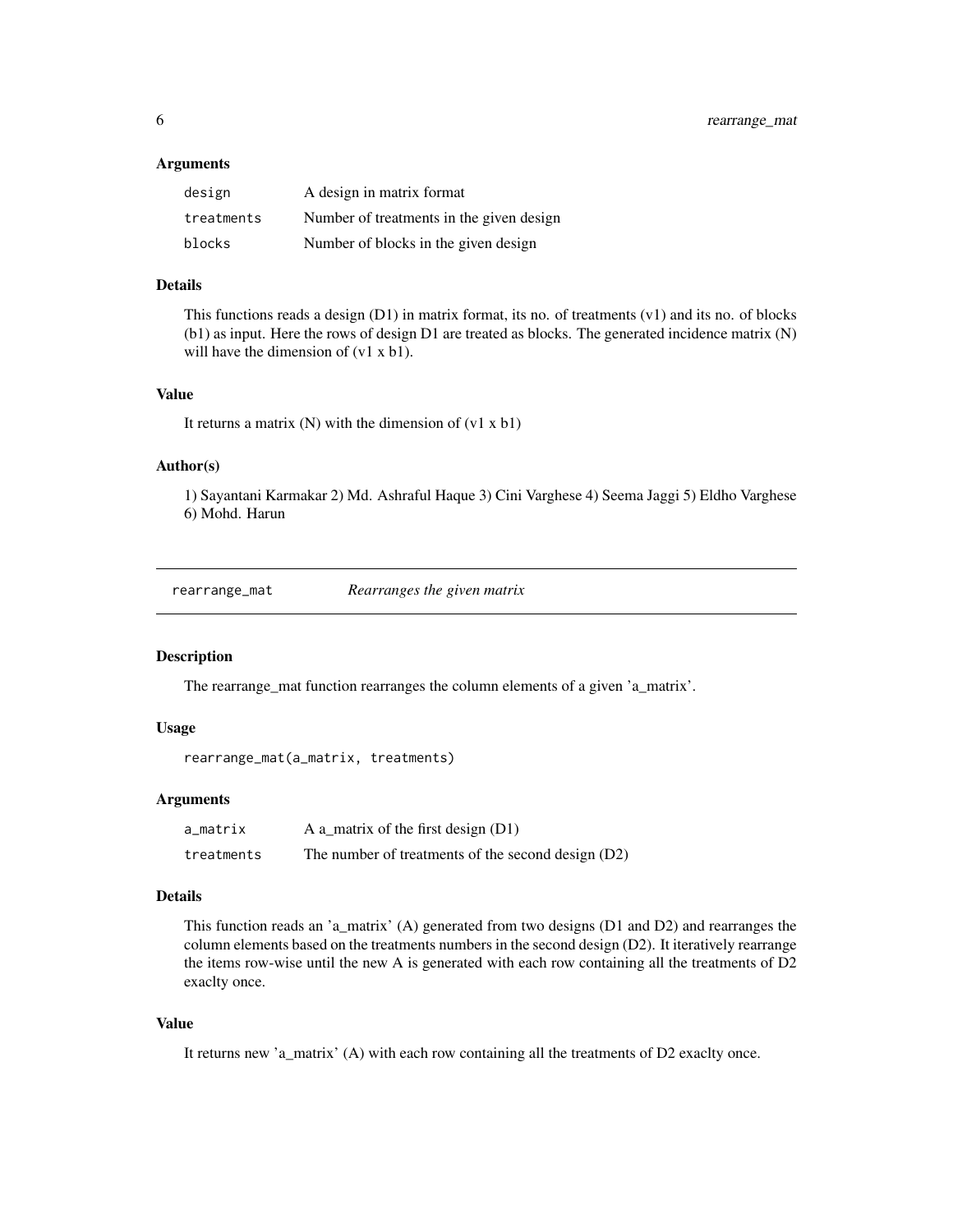#### <span id="page-6-0"></span>rmv\_list 7

#### Author(s)

1) Sayantani Karmakar 2) Md. Ashraful Haque 3) Cini Varghese 4) Seema Jaggi 5) Eldho Varghese 6) Mohd. Harun

rmv\_list *Removes a item from a list*

#### Description

The rmv\_list function removes the specified item from the given list.

#### Usage

rmv\_list(list, val)

#### Arguments

| list | A list of values |
|------|------------------|
| val  | A specific value |

#### Details

This function reads a list of values and removes the specified value from that list.

#### Value

It returns a list.

#### Author(s)

1) Sayantani Karmakar 2) Md. Ashraful Haque 3) Cini Varghese 4) Seema Jaggi 5) Eldho Varghese 6) Mohd. Harun

row\_unique *Checks uniqness of elements in the rows of a matrix*

#### Description

The row\_unique function checks whether each row contains unique treatments.

#### Usage

row\_unique(a\_matrix, treatments, rows, cols)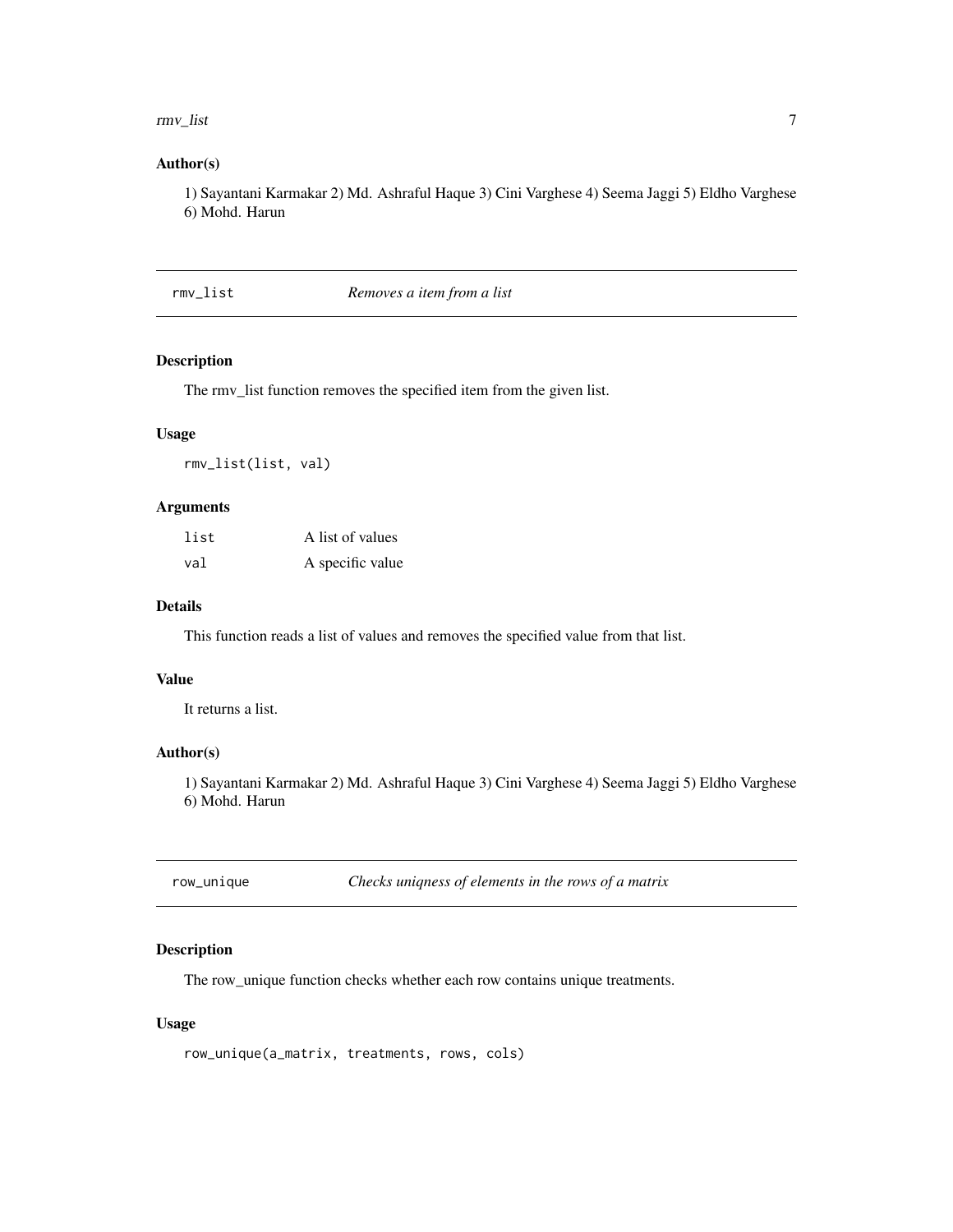#### Arguments

| a matrix   | An 'a_matrix' of the first design $(D1)$  |
|------------|-------------------------------------------|
| treatments | The treatments of the second design (D2)  |
| rows       | Number of rows in the given 'a_matrix'    |
| cols       | Number of columns in the given 'a_matrix' |

#### Details

This function reads an 'a\_matrix' (A) generated from two designs (D1 and D2) and checks whether each row contains all the treatments from D2 exactly once.

#### Value

It returns boolean value (either True or False).

#### Author(s)

1) Sayantani Karmakar 2) Md. Ashraful Haque 3) Cini Varghese 4) Seema Jaggi 5) Eldho Varghese 6) Mohd. Harun